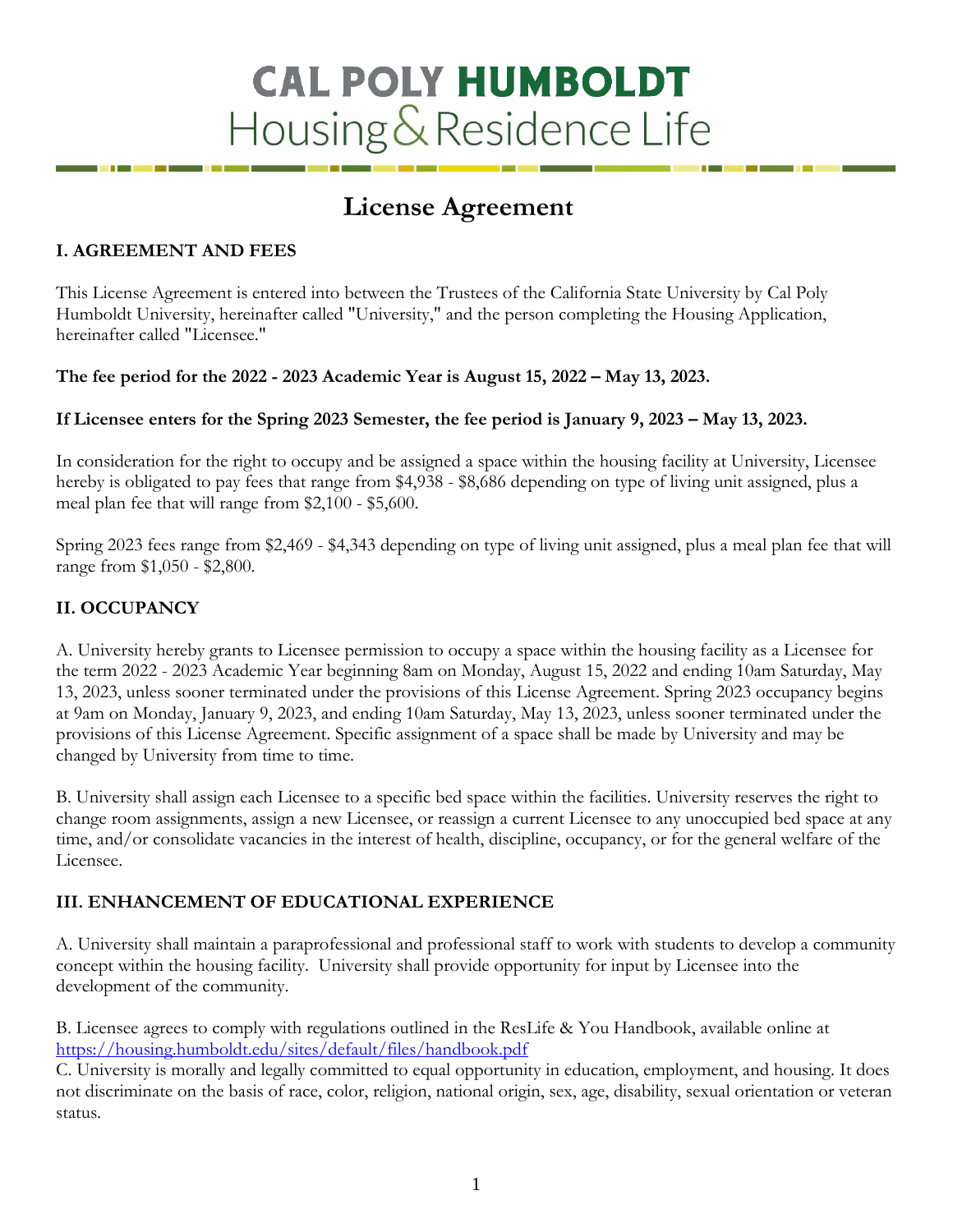# **IV. TERMS AND CONDITIONS**

A. This License Agreement is subject to the regulations contained in Title 5 of the California Code of Regulations, Sections 42000-42103. A copy of those regulations is available at the offices of Housing & Residence Life, the University Library, and the Vice President for Student Affairs, and is available online [here](https://govt.westlaw.com/calregs/Browse/Home/California/CaliforniaCodeofRegulations?guid=I67417180D48311DEBC02831C6D6C108E&originationContext=documenttoc&transitionType=Default&contextData=(sc.Default)) (Subchapter 5. Administration, Article 5 - Housing).

B. This License Agreement shall not be transferred except as permitted in Section IX.

C. It is understood and agreed by Licensee and University that this agreement is a license and not a lease, and that no lease nor any other interest in real property is created by this agreement; nor are there created any covenants, express or implied such as a covenant for quiet enjoyment, created by this agreement, not otherwise expressly contained in this agreement.

D. Each Licensee, with the exception of Licensees assigned to College Creek and Campus Apartments, shall participate in the residence hall dining plan. No reduction of food service fees is permissible because of dietary or other related problems.

E. Licensee must be enrolled (minimum 1 unit) at University to be eligible for occupancy.

# **V. MAINTENANCE OF PREMISES**

A. University shall provide Licensee with furnishings. At check-in the Licensee shall be responsible for noting condition of assigned bed space and furnishings in the 'Room Condition' section in their myHousing portal. Licensee agrees to give reasonable care to her/his living unit and its furnishings and to make payment for any damage or loss promptly upon demand by University. Licensee shall vacate the living unit in good order and repair, normal and reasonable wear and tear expected. In the event Licensee fails to maintain the living unit in good order and repair, Licensee shall pay University the reasonable costs incurred in returning the living unit to a condition of good order and repair.

B. Licensee shall make no alteration to the housing facility without the permission of University. Any structural addition or alteration is prohibited without written permission of University.

C. Licensee shall not possess any highly flammable material, firearm, ammunition, fireworks, explosives, dangerous weapons or any other material or instrument which, in the opinion of University authorities, poses an unreasonable risk of damage or injury.

D. Licensee agrees to be jointly responsible with other Licensees for protection of the residence halls common area furnishings and equipment, and physical plant. Damage or loss of common area furnishings, equipment and physical plant unless specifically assigned to individuals shall be equally divided among all members of the living group who have reasonable access to the common area.

#### **VI. CANCELLATION OF RESERVATION BY LICENSEE PRIOR TO FEE PERIOD**

A. Licensee may cancel a reservation for a housing facility by giving written notice to Housing at least 30 days prior to the beginning of the fee period on August 15, 2022.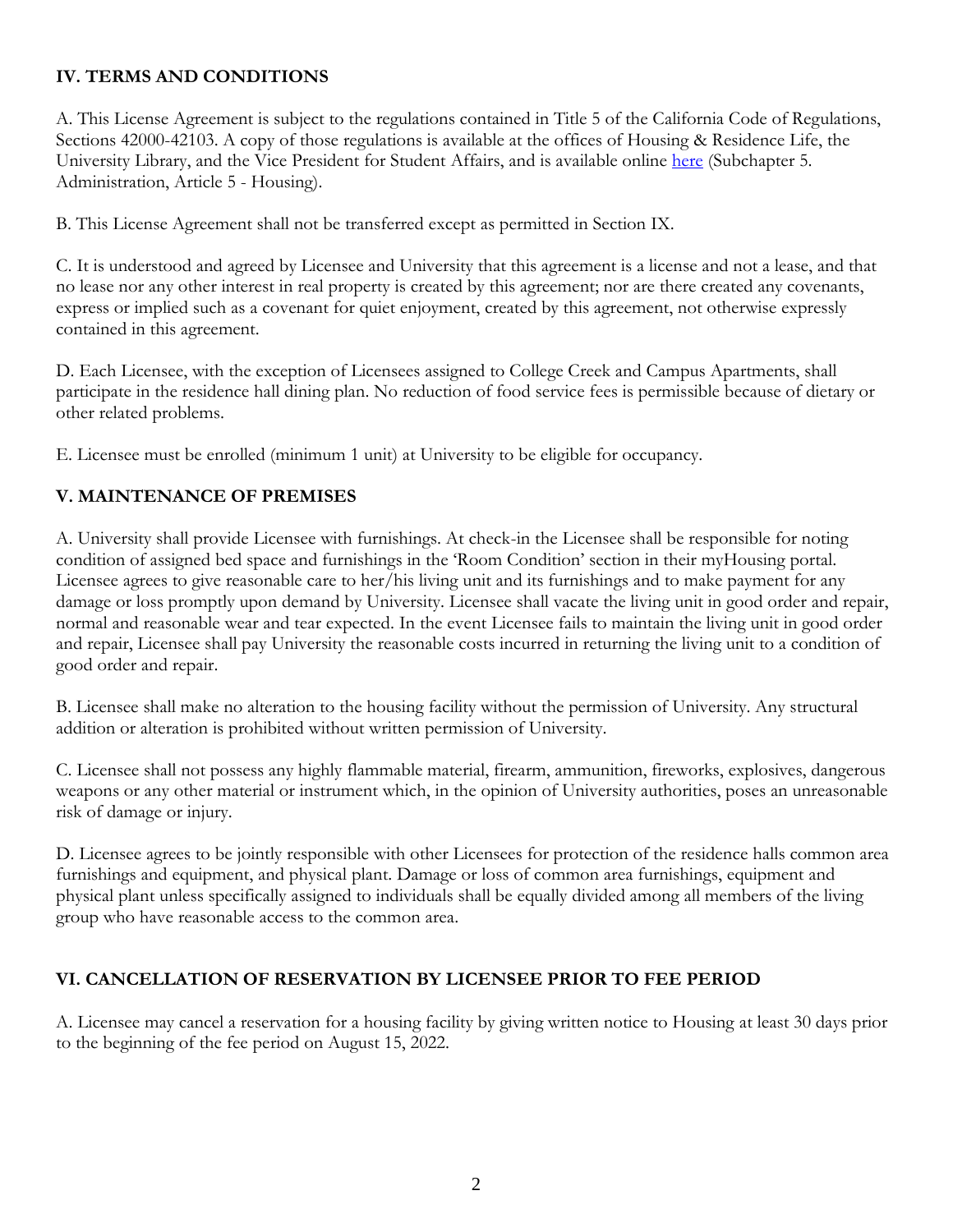B. A request to cancel the license less than 30 days prior to the beginning of the fee period shall include Licensee's statement of reasons. University shall grant or deny the request in accordance with Title 5, California Code of Regulations Section 42019 and campus policy.

C. Cancellation Policy:

#### **2022 - 2023 Academic Year**

#### Cancel by July 15, 2022:

Please carefully review the cancellation information in the application for 2022 - 2023 Academic Year. Students who wish to cancel their request to live on-campus for 2022 - 2023 must notify the Housing Office by canceling through their myHousing portal or by email of this decision by July 15, 2022. Notifying any other university office does not satisfy your obligation to notify Housing & Residence Life. Such requests that are received by July 15 will be honored, and will not be charged penalties.

#### Cancel between July 16 - August 14, 2022:

Requests received from July 16 - August 14, 2022, will be honored; however, these requests will be charged a prorated daily penalty fee for each day of notice that is less than the required 30 days.

If University is able to find a suitable replacement for Licensee so that overall occupancy of the facilities is not impacted, the Licensee will receive a full refund of all fees paid in advance. The 30 day period will be calculated by counting the day on which the written request to cancel the agreement is received by Housing & Residence Life and Dining Services. Any outstanding amount owed to the university will be paid and the Licensee will then be entitled to a refund of the balance of fees paid in advance. If there is a balance due, the Licensee will receive an invoice from the university.

#### Cancel on or after August 15, 2022:

Beginning August 15, 2022, cancellations are no longer valid and students will be held financially responsible for their academic year housing contract. The only time the fees are waived is if we are unable to offer or guarantee you a space by August 15, 2022 and you then cancel your request to live on-campus. If you remain on the wait list after August 15 and we offer or guarantee you a room and you decline it, you will be held financially responsible for the entire Academic Year room and meal plan fees, as per the license agreement.

#### **Spring 2023**

#### Cancel by January 2, 2023:

Please carefully review the cancellation information in the application for Spring 2023. Students who wish to cancel their request to live on campus for Spring 2023 must notify Housing & Residence Life by canceling through their myHousing portal or by email of this decision by January 2, 2023. Notifying any other university office does not satisfy your obligation to notify Housing & Residence Life in writing. Such requests that are received by January 2, 2023 will be honored, and will not be charged penalties.

#### Cancel between January 3 - January 8, 2023:

Requests received from January 3 - January 8, 2023, will be honored; however, these requests will be charged a prorated daily penalty fee for each day of notice that is less than the required 30 days. The 30 day period will be calculated by counting the day on which the written request to cancel the reservation is received by Housing & Residence Life and Dining Services.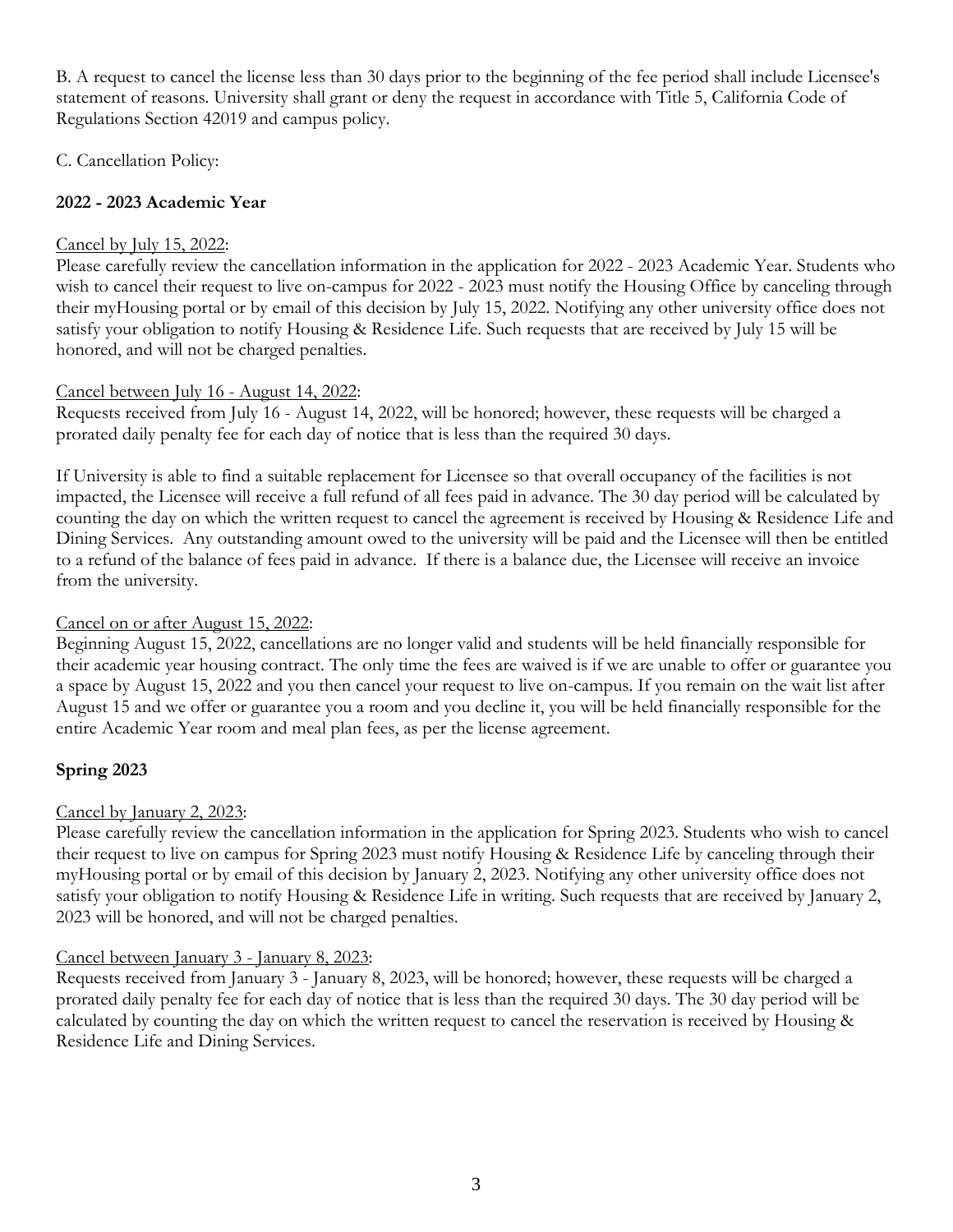#### Cancel on or after January 9, 2023:

Beginning January 9, 2023, cancellations are no longer valid and students will be held financially responsible for their Spring Term housing agreement. The only time the fees are waived is if we are unable to offer or guarantee you a space by January 9, 2023 and you then cancel your request to live on-campus. If you remain on the wait list after January 9, 2023 and we offer or guarantee you a room and you decline it, you will be held financially responsible for the entire Spring Term room and meal plan fees, as per the license agreement.

# **VII. CANCELLATION AFTER THE BEGINNING OF THE FEE PERIOD**

A. Any Licensee who requests to vacate the housing facility shall give at least thirty (30) days' written notice of intention to vacate and the reason therefore.

B. A Vacate Form will be considered pursuant to subsection A above. The determination will be based on the standards contained in the ResLife & You Handbook and Sections 42000-42103, Title 5, California Code of Regulations.

C. A Vacate Form may be submitted on or after the beginning of the fee period and requires a minimum 30 day written notice prior to the date the Licensee intends to vacate the facilities. **If the conditions of the Vacate Form does not meet the conditions listed below, the Licensee will be charged for room and meal plan fees through the end of the Academic Year fee period.** A Licensee whose request is approved will receive a prorated refund for fees paid in advance, calculated from the date the Licensee vacates the living unit through the end of the fee period. Such requests will be approved if one of the following circumstances exists:

- Licensee is a member of the International Program on a one-semester only exchange.
- **Exercise** eraduates from University.
- **Exercise** withdraws or takes educational leave from University and does not re-enroll at University during the fee period.
- Licensee is academically disqualified from the University.
- **Example 1** Licensee is denied admission from the University.
- Licensee transfers to another school and provides documentation that he/she will no longer be enrolled at University.
- University can find a suitable replacement for the Licensee.
- The Licensee demonstrates through written appeal and supporting documentation that the vacate is due to extraordinary causes or a serious, compelling and unforeseen medical or financial circumstance that the Licensee encountered since the Housing License was signed and clearly beyond the control of Licensee. The Licensee must submit supporting documentation. The President or his/her designee will determine if such cause exists, and his/her determination will be final.

A Vacate Form that has been submitted during the fee period, and is submitted less than thirty (30) days prior to the date the Licensee intends to vacate the facilities will be charged a penalty equivalent to 30 days times the daily room and meal plan rate for the living unit. The 30 day period will be calculated by counting the day on which the Vacate Form is received by Housing & Residence Life and Dining Services. Additionally, in the event that the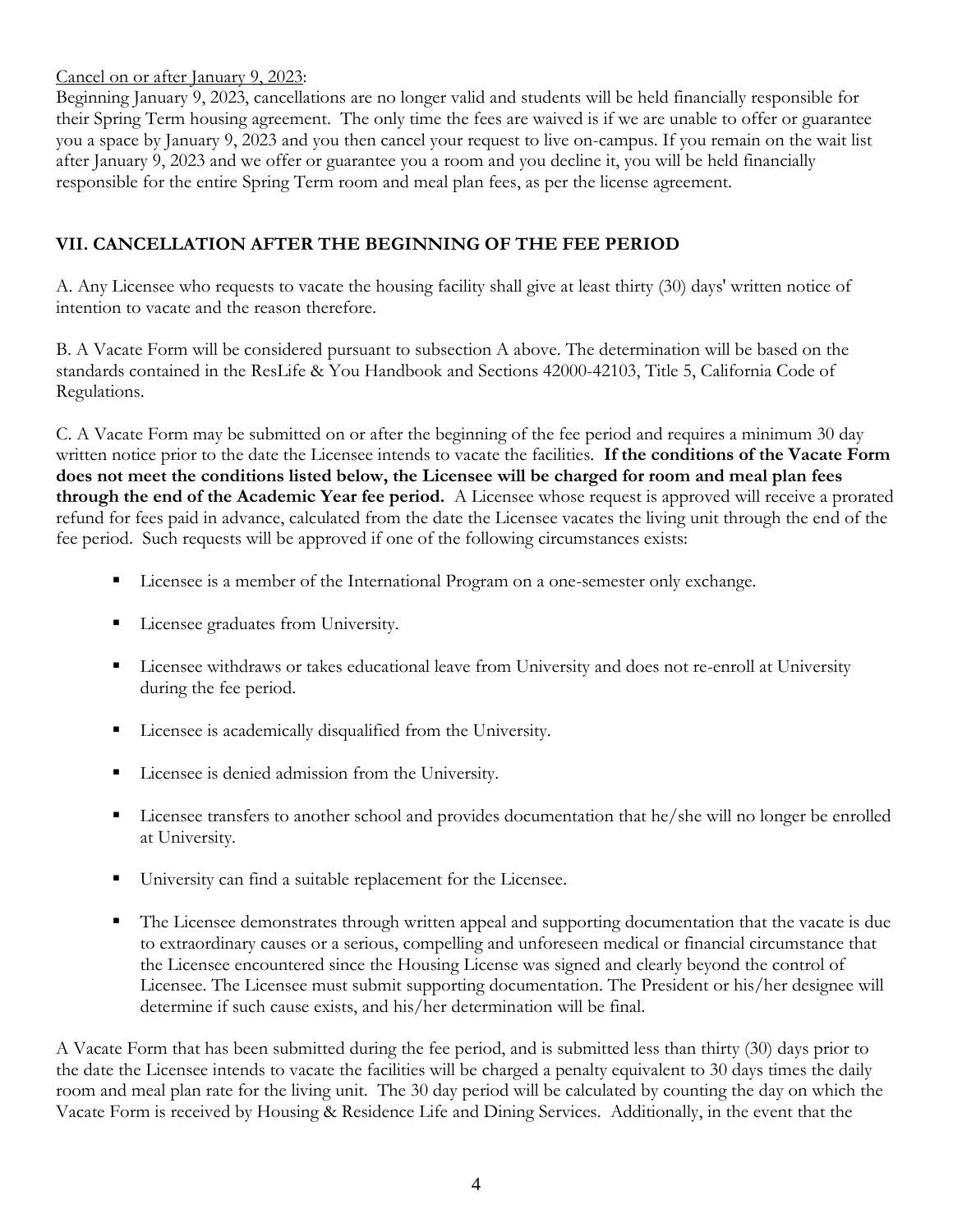reason for Vacate Form is not one of the above reasons, the Licensee will be charged for room and meal plan fees through the end of the academic year fee period.

# **VIII. REVOCATION OF LICENSE AGREEMENT**

A. University may revoke this License Agreement upon the following conditions:

- In the event of misconduct listed in Section 41301, Title 5, California Code of Regulations.
- Administrative necessity of University; this includes University receiving notice of Admissions Denial or Withdrawal of Licensee.
- Failure of Licensee to maintain status as a student at University.
- Licensee's breach of any term or condition of this License Agreement or regulations outlined in the ResLife & You Handbook, including failure to pay required fees.

B. University shall provide Licensee not less than three (3) days' notice in the event of an occurrence described in subsections (1), (3) or (4) and not less than fourteen (14) days' written notice in the event of an occurrence described in subsection (2) except in cases of emergency.

C. It is critical that the Licensee recognize that revocation of the Housing License as a result of disciplinary action does not release the Licensee from his/her financial obligation to Housing & Residence Life and Dining Services for the full license period. Disciplinary action may be taken when violations of any of the parameters outlined in the License or ResLife & You Handbook occur. When revoking a Housing License, the President or his/her designee will determine what disciplinary action and fees will be assessed and will so notify the Licensee.

# **IX. ABANDONMENT OR TERMINATION BY LICENSEE**

Except as permitted in Section VI or VII, termination of this License Agreement or abandonment of the premises by Licensee shall not release Licensee from paying any obligation due the University for so long as University does not terminate Licensee's right to an assigned bed space. In the event of termination or abandonment, Licensee shall have the right to be released from this agreement if a suitable replacement is found, pursuant to campus regulations and with consent of University, which consent shall not unreasonably be withheld.

# **X. DESTRUCTION OR UNAVAILABILITY**

Neither Licensee nor University shall be liable for any delay or failure to perform its obligations hereunder if such delay or failure to perform is caused by circumstances beyond the party's reasonable control, including, but not limited to, acts of God, government restrictions or orders, wars, riots, insurrections, disaster, acts of terrorism, communicable disease outbreak, epidemic, pandemic, or any other comparable event or cause beyond the reasonable control of the party whose performance is affected. Licensee and University acknowledge that the full impact of COVID-19 is not currently known or reasonably foreseeable. In the event that circumstances related to COVID-19 or to any reoccurrence of the COVID-19 virus reasonably prevent or hinder a party's performance hereunder, the party whose performance is affected may invoke the immediately preceding Force Majeure clause of this Agreement and be excused from liability for its failure or delay in performing its obligations hereunder, even if the circumstances related to COVID-19 were foreseeable at the time of the parties' execution of the Agreement or this Amendment. Notwithstanding the foregoing, in no event shall Licensee be excused from paying any fees or amounts owed for the period of time during which Licensee occupied a space within the housing facility as a Licensee.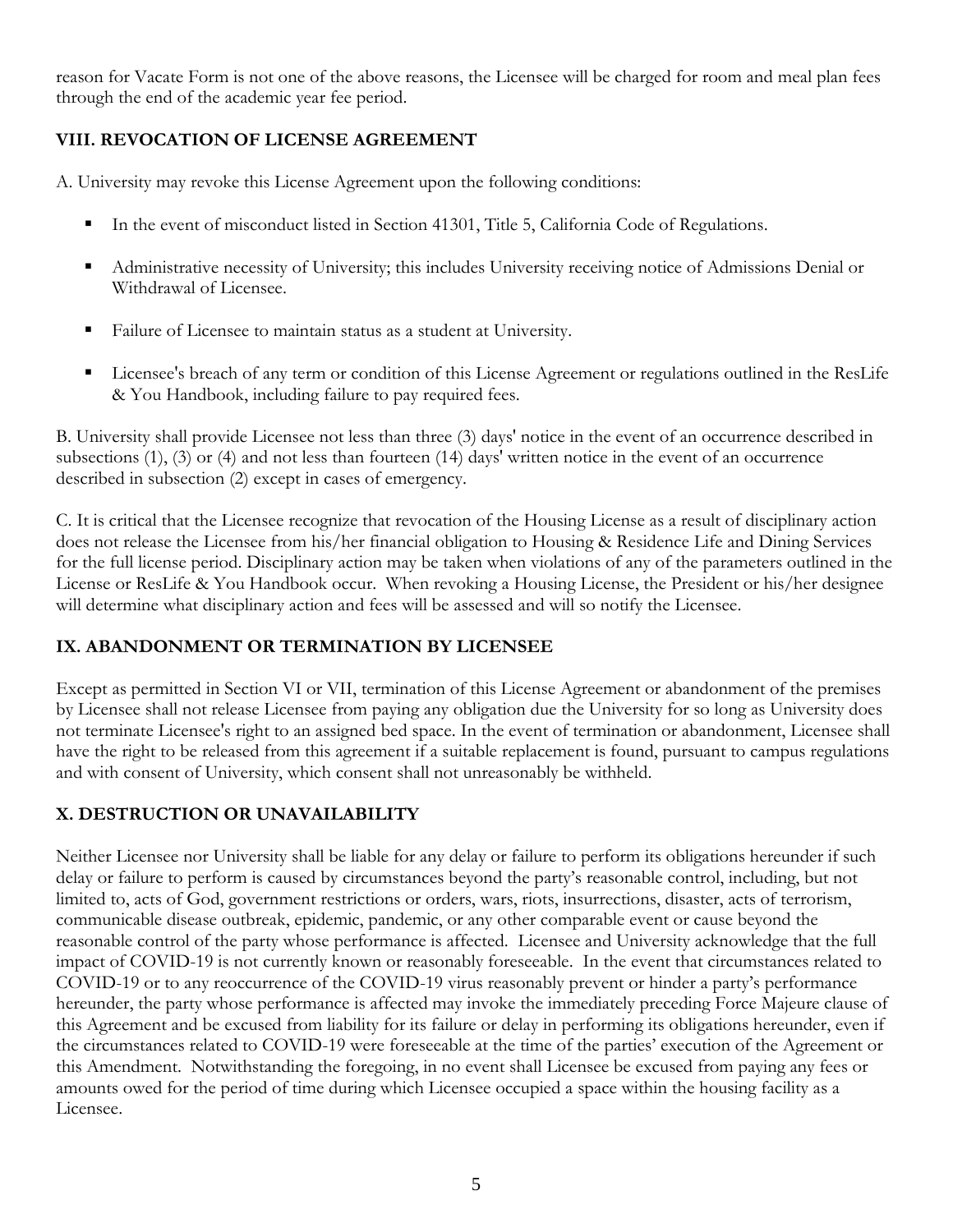In the event that Licensee is unable to occupy a space within the housing facility as a Licensee due to circumstances related to COVID-19, the University will provide Licensee with prorated refunds for any license fee amounts representing the time period during which Licensee was unable to occupy a space within the housing facility as a Licensee due to circumstances related to COVID-19.

#### **XI. REFUNDS**

University shall authorize refunds only as provided for in Title 5, California Code of Regulations and campus policy.

# **XII. VACATING THE HOUSING FACILITY**

Licensee shall vacate the housing facility on the expiration of the license period or upon revocation of this License Agreement, whichever occurs first.

# **XIII. TREATMENT OF INDEBTEDNESS**

Failure of Licensee to satisfy the financial obligations of this License Agreement may result in the following:

- Revocation of the License Agreement.
- Eviction.
- Withholding of University services pursuant to Section 42380, et. seq., Title 5, California Code of Regulations. Which can include denial of registration.
- Offset of paychecks, loans, grants or scholarships payable through the University, and/or income tax refunds or rebates.
- Payment of any attorney fees, court costs and any other collection costs that may occur.

# **XIV. RIGHT OF ENTRY**

University shall have the right to enter the premises occupied by Licensee for the purposes of emergency, health, safety, maintenance, management of applicable rules and regulations, or for any other lawful purpose. University shall exercise these rights reasonably and with respect for Licensee's right to be free from unreasonable searches and intrusions into study or privacy.

#### **XV. INSURANCE**

University has no insurance to cover the personal or property damage of Licensee. Therefore, the University highly recommends that Licensee obtain insurance, such as a renter's policy. The University assumes no responsibility for personal items stored in University storage areas.

During period covered by this License Agreement, it is highly recommended that Licensee obtain health and accident insurance, on either an individual or group basis.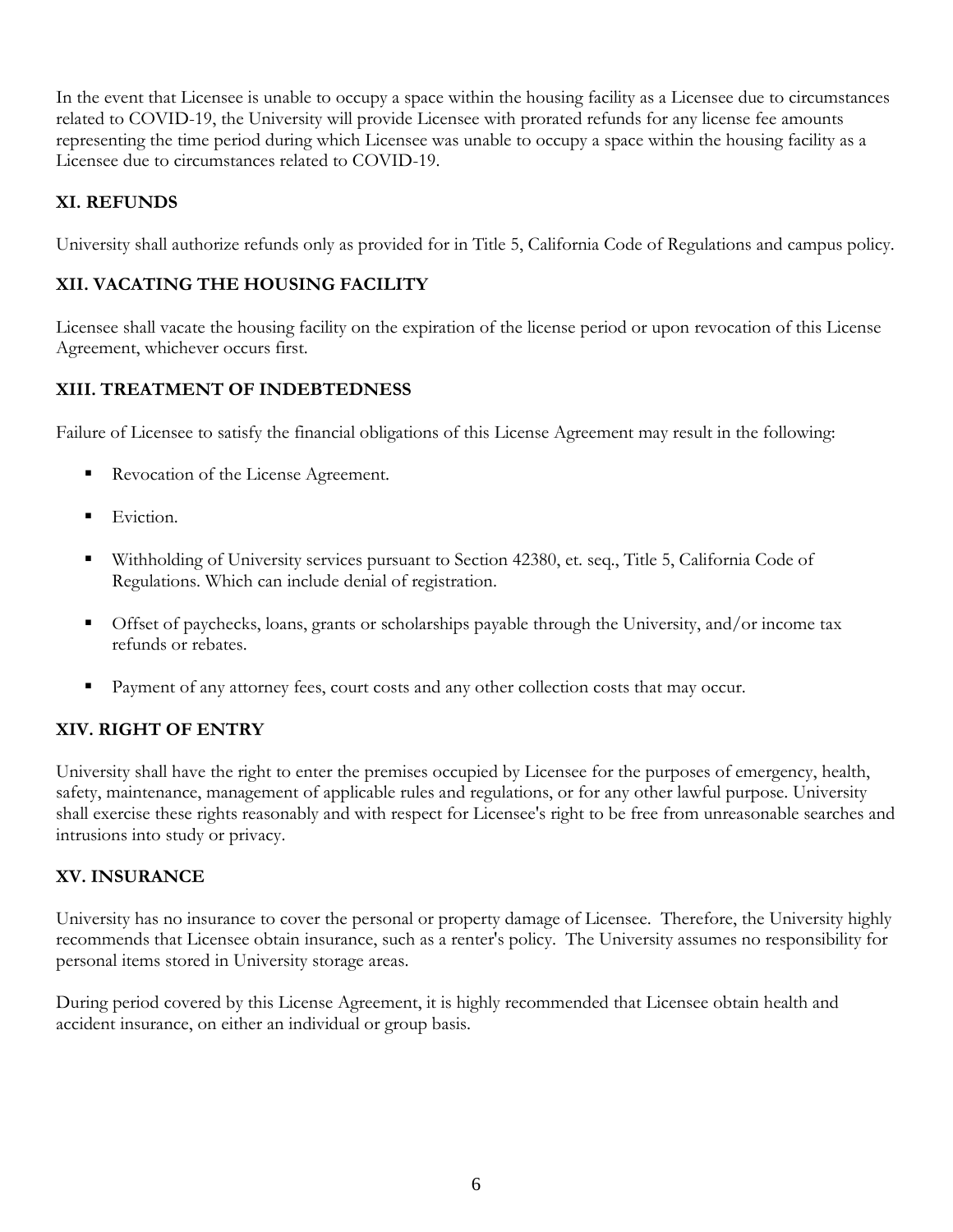#### **XVI. VISITORS AND GUESTS**

Licensee shall permit no visitors or guests to enter the Housing Facility except as outlined in the ResLife & You Handbook.

#### **XVII. NON WAIVER**

The waiver of any breach of a term or condition of this License Agreement shall not constitute a waiver of any subsequent breach.

#### **XVIII. TAXABLE POSSESSORY INTEREST**

It is the position of University that this License Agreement does not create a taxable possessory interest in real property. However, pursuant to Revenue and Taxation Code Section 107.6, Licensee is hereby notified that a taxing authority may take a contrary view and may assess Licensee property taxes based on Licensee's interest in this License Agreement.

#### **XIX. STUDENT HOUSING IN STATE OWNED OR OPERATED BUILDINGS**

Licensees residing in housing located on the premises of University may, from time to time, experience ambient noise, inconvenience, and/or impeded access to or use of ancillary facilities caused by facility maintenance and/or construction projects and/or athletic events near the housing buildings, which may negatively impact Licensee's living environment.

#### **XX. MEGAN'S LAW**

Notice: Pursuant to Section 290.46 of the Penal Code, information about specified registered sex offenders is made available to the public via an Internet Web site maintained by the Department of Justice at [www.meganslaw.ca.gov.](http://www.meganslaw.ca.gov/) Depending on an offenders criminal history, this information will include the address at which the offender resides or the community of residence and Zip Code in which he or she resides.

#### **Cal Poly Humboldt Student Housing License Agreement Terms & Conditions 2022 - 2023 COVID-19 Amendment Number 2**

This Addendum to the Housing & Residence Life License Agreement is expressly incorporated into and supplements the Housing & Residence Life License Agreement ("License") terms and conditions for 2022 - 2023. Before completing and electronically signing this Addendum, please read the provisions carefully. Except as expressly stated herein, this Addendum does not alter any conditions or obligations in the License. This Addendum is effective for the entire academic year, fall through spring terms, or for such portion of the academic year as may remain at the time the License and/or Addendum are signed. In consideration of the mutual covenants, commitments, and agreements contained herein, the receipt and sufficiency of which is hereby acknowledged, Licensee agrees as follows:

#### **I. Notice and Acknowledgment Regarding COVID-19**

Licensee acknowledges that the SARS-CoV-2 coronavirus pandemic is a worldwide risk to human health. COVID-19 is a highly contagious disease that can spread easily and exponentially and can lead to severe illness or death. According to public health organizations, persons of all ages are at risk. Persons over 65 and those with underlying health conditions are especially vulnerable.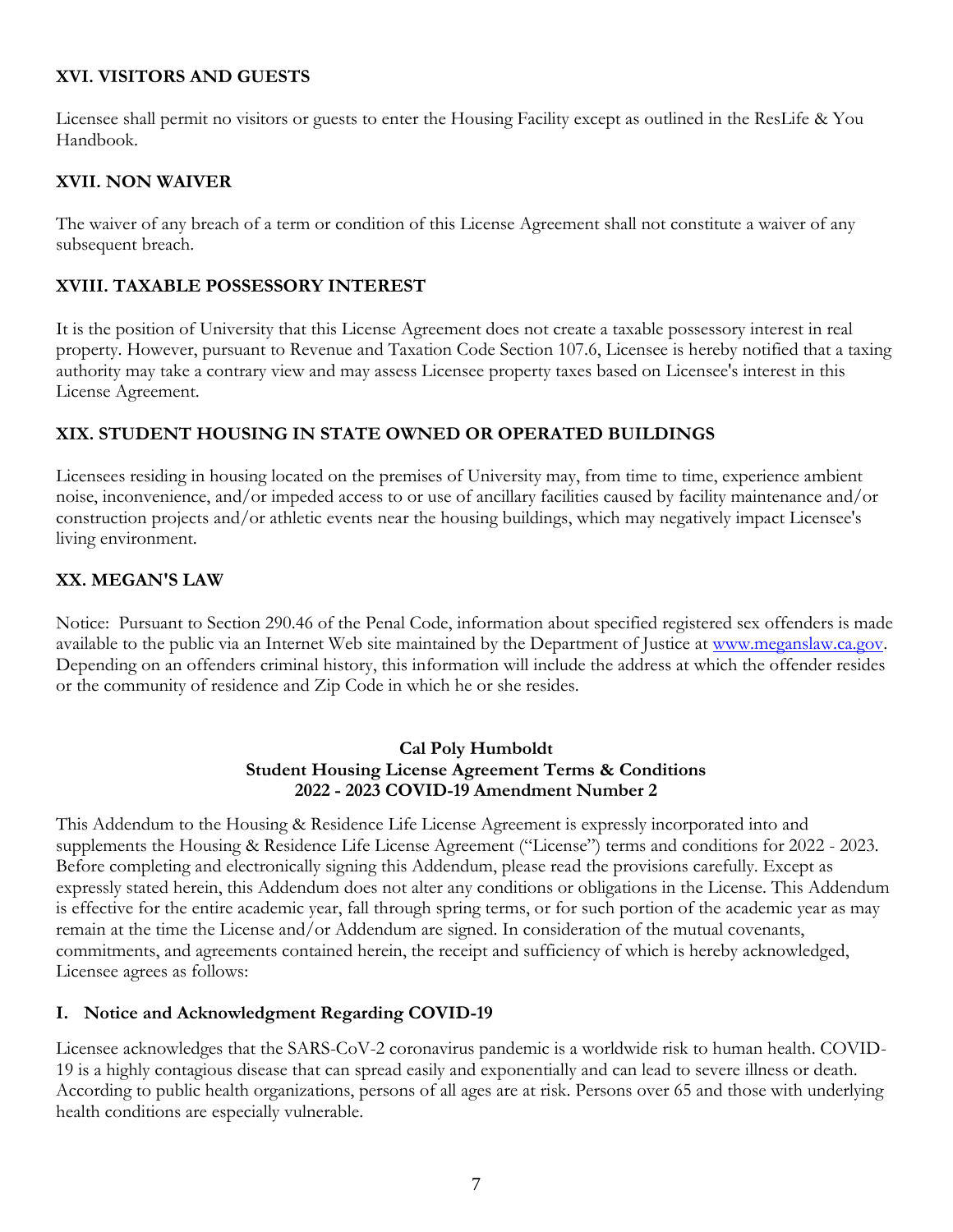An inherent risk of exposure to COVID-19, or to any SARS-CoV-2 variant (hereinafter referred to collectively as "COVID-19"), exists in any shared or public space where people are present, including on-campus housing. Cal Poly Humboldt has taken and will continue to take various measures to address the health and safety of individuals living in on-campus housing. However, those measures will not eliminate the risk of exposure to COVID-19. Accordingly, students who return for face-to-face instruction and who will voluntarily reside in on-campus housing will face a risk of exposure and may contract COVID-19.

To minimize the risk to Licensee and others in on-campus housing, Licensee hereby confirms and agrees:

- 1. Licensee understands that, although Cal Poly Humboldt has taken and will continue to take various measures to protect against exposure in accordance with federal, state and local health authorities' mandates and guidelines, those measures will not eliminate all risk, and thus there will remain a risk of exposure to COVID-19.
- 2. By assuming occupancy, Licensee certifies that, to the best of Licensee's knowledge, Licensee is not infected with COVID-19.
- 3. By assuming occupancy, Licensee certifies that Licensee is not experiencing symptoms associated with COVID-19. Symptoms may include, but are not limited to, a loss of taste or smell, fever, severe headaches, severe fatigue or body/muscle aches, unusual gastrointestinal distress, and/or signs of respiratory illness, such as a dry cough, shortness of breath, or difficulty breathing.
- 4. By assuming occupancy, Licensee certifies that, to the best of Licensee's knowledge, within the immediately preceding 14 days of initially assuming occupancy, Licensee has not been in personal or close contact (within six feet for a total of fifteen minutes or more) with an individual infected with COVID-19.
- 5. Licensee understands and agrees that the exclusive purpose for which Cal Poly Humboldt is providing voluntary housing is to enable Licensee to complete and/or participate in a campus educational program, but that participating in housing is not required and is done so on a voluntary basis by Licensee. Voluntarily accessing or allowing access to campus housing could expose Licensee or others to COVID-19.

# **II. Campus Right of Entry**

In addition to the conditions and situations outlined in the License Agreement, Licensee must leave the licensed premises to which Licensee is assigned as reasonably requested during Health and Safety Inspections, custodial services, maintenance repairs, or any other inspection in order to practice safe physical distancing and reduce risk of exposure to COVID-19 (or other infectious diseases) or when entry to the licensed premises is legally required by a Cal Poly Humboldt representative.

# **III. COVID-19 Preparedness**

In addition to any item(s) that Licensee is required to maintain under the License Agreement, Licensee is required to procure and maintain the following healthcare supplies and personal protective equipment, such that these supplies will be accessible to Licensee while on campus and living in campus housing:

- 1. Hand sanitizer (at least 70% alcohol base);
- 2. Appropriate face coverings, as defined by state and local health authorities, and the University; and
- 3. A thermometer.

# **IV. COVID-19 Occupancy Requirements**

1. Licensee agrees to comply with the directives, policies, and orders of Cal Poly Humboldt and the Board of Trustees of the California State University (collectively, the "University"), and state and local health authorities related to COVID-19, as may be amended from time to time during the term of this License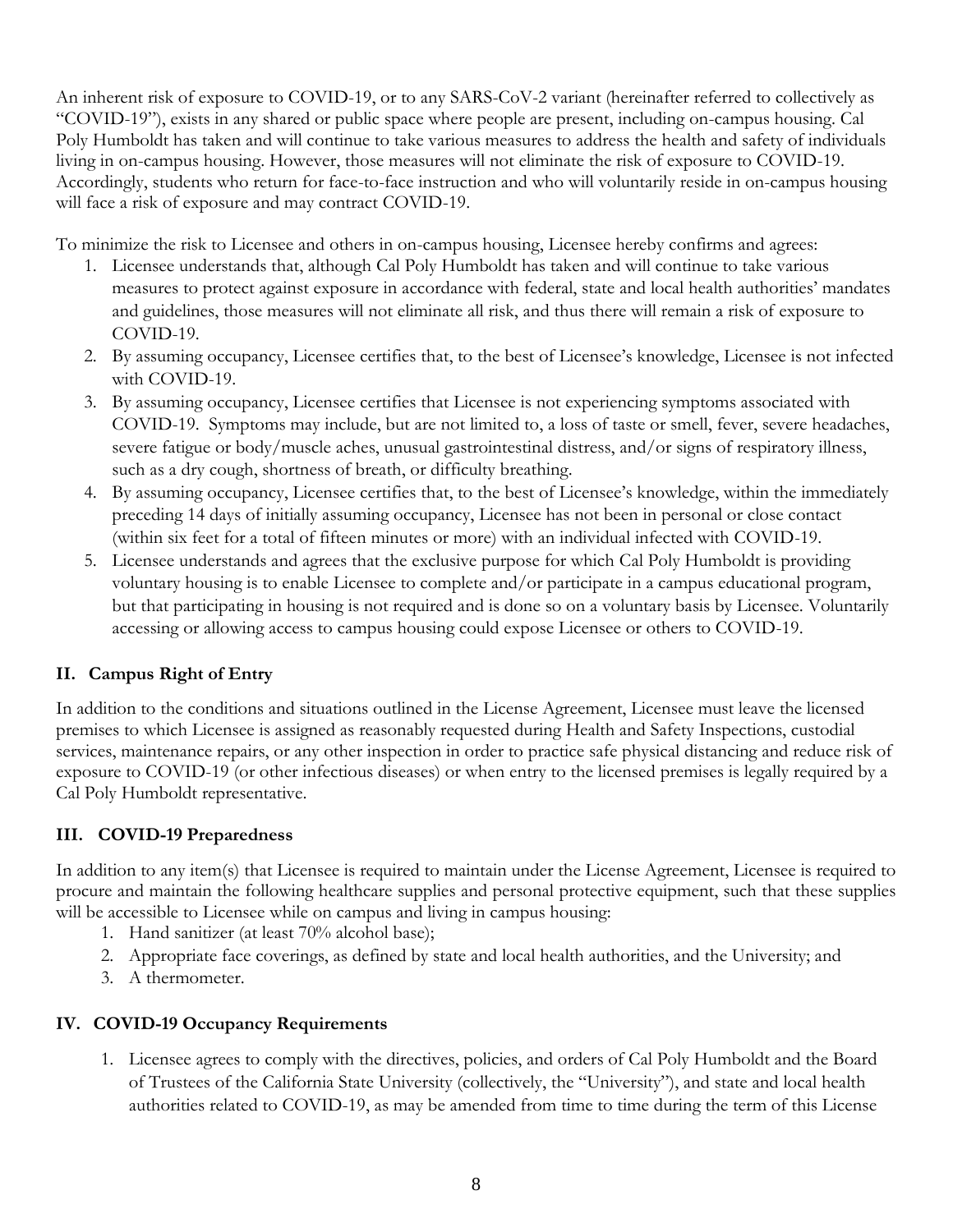and Addendum, including, but not limited to, all requirements for protective masking/face covering, social distancing, testing, isolation, quarantine, and immunization.

- 2. Licensee agrees to comply with all applicable federal, state, and local public health laws, regulations, orders, and guidance related to COVID-19, as may be amended from time to time during the term of this License.
- 3. Licensee agrees to comply with any COVID-19 testing protocols that may be required by the University and to reasonably cooperate with the University in discharging Licensee's obligations under this section.
- 4. Licensee understands and agrees that COVID-19 immunization is required by the University as a condition of occupancy, prior to occupying the licensed premises. Licensee agrees to provide the University certification of vaccination within the time period and in the manner requested by the University.

# **V. Confirmed Positive or Exposure to COVID-19 Procedures**

- 1. In the event that Licensee develops COVID-19 symptoms, tests positive for COVID-19, and/or is exposed to someone known or believed to be infected with COVID-19, Licensee will notify Student Health & Wellbeing Services in compliance with the notification protocols outlined on the University's COVID-19 webpage, found at [https://campusready.humboldt.edu/.](https://campusready.humboldt.edu/) Notwithstanding any other term or communication, Licensee must report a positive COVID-19 test result to Student Health & Wellbeing Services through the Student Health & Wellbeing Services online reporting system as outlined at <https://health.humboldt.edu/> immediately upon receipt of the test result and no later than two (2) hours after receipt of the test result.
- 2. If Licensee tests positive for COVID-19, the University reserves the right to move Licensee into an isolation unit of the University's choosing. In addition, Licensee agrees not to attend in-person classes or activities or to visit other on-campus facilities (including, but not limited to, dining halls). Licensee shall continue to isolate in accordance with the foregoing until Licensee has satisfied, in the University's determination, all applicable federal, state, and local public health criteria for discontinuing isolation.
- 3. Licensee acknowledges and agrees that a medical authority, which may be Student Health & Wellbeing Services or other medical authority approved by the University, will determine if Licensee may self-isolate in a designated isolation unit on-campus or if Licensee must be referred to an off-campus healthcare facility, depending on the severity of Licensee's symptoms. Licensee agrees to cooperate with any directive issued by Student Health Services or by a medical authority approved by the University under this section.
- 4. Failure to comply with the terms and conditions of this COVID-19 Addendum to License Agreement may result in the termination of the License Agreement, removal from Student Housing, and/or disciplinary action pursuant to CSU Executive Order 1098.

# **Dining License Agreement**

**TERMS AND CONDITIONS OF USAGE** - The use of Dining Service Facilities is subject to Article 5 and 6 of Chapter 1 of part 5 (sections 42000-42103) of Title 5 of the California Code of Regulations. The use of all Dining Facilities is subject to all provisions for this license, a copy of which shall be retained by the student, and all policies and procedures stated in the ResLife & You Handbook available online at <https://housing.humboldt.edu/sites/default/files/handbook.pdf>